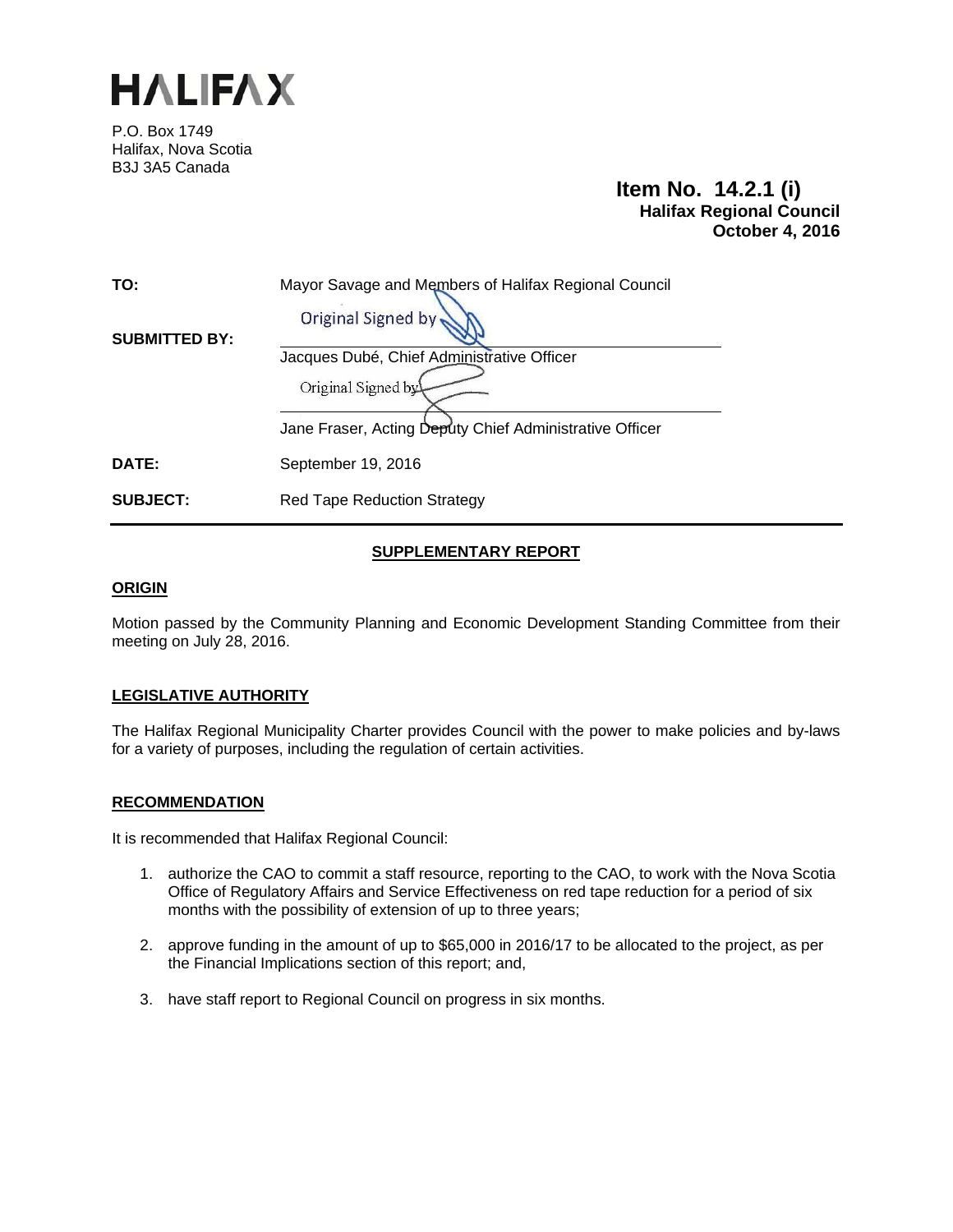## **DISCUSSION**

On July 28, 2016, the Community Planning and Economic Development Standing Committee discussed a staff report on the matter and unanimously passed the following motion:

THAT the Community Planning and Economic Development Standing Committee recommend:

1. Regional Council authorize the CAO to commit a staff resource, reporting to the CAO, to work with the Nova Scotia Office of Regulatory Affairs and Service Effectiveness on red tape reduction for a period of six months with the possibility of extension of up to three years;

2. Prior to this report being forwarded to Regional Council, staff identify a funding source for Audit and Finance Standing Committee's recommendation to Regional Council; and,

3. Staff report to Regional Council on progress in six months.

It is advised that Regional Council bypass the Audit and Finance Committee in this matter, given that seeking approval and recommendation at Audit and Finance in October would delay Regional Council consideration until November. Regulatory reform is a pressing priority of economic development stakeholders in HRM, and any delay would be detrimental to advancing the collective outcomes.

Subsequent discussions with the Nova Scotia Office of Regulatory Affairs and Service Effectiveness identified the need for a higher level position than originally indicated. Salary and benefit costs are anticipated to be up to \$145,000 per year for HRM to dedicate a staff resource to this project. This is more than the \$75,000-\$125,000 range identified in the financial implications section of the previous staff report, dated July 18, 2016.

#### **FINANCIAL IMPLICATIONS**

Costs of up to \$65,000 in 2016-17, will be funded from Finance and Information Technology cost centre A301. Funding from 2017/18 onwards will be up to \$145,000 per year, subject to annual budget approval by Regional Council.

#### **RISK CONSIDERATION**

There are no significant risks associated with the recommendation in this report.

#### **COMMUNITY ENGAGEMENT**

There was no community engagement in the preparation of this report.

#### **ENVIRONMENTAL IMPLICATIONS**

There are no environmental implications stemming from this report.

## **ATTACHMENTS**

None